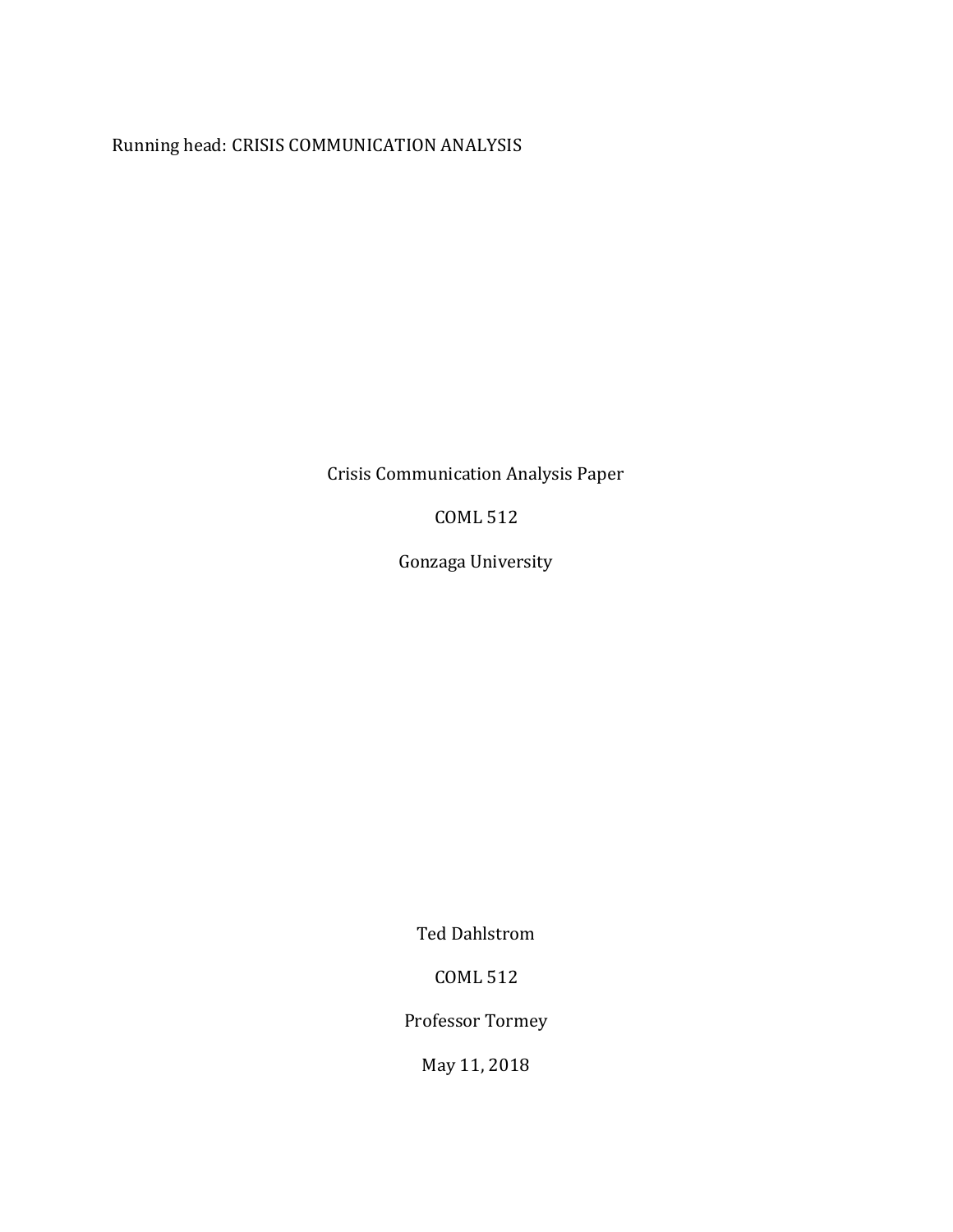# **Introduction**

# *United Airlines Flight 3411, Chicago O'Hare Airport – April 9, 2017*

On a Sunday evening a little over a year ago, dozens of tired travelers packed United Express Flight 3411, headed to Louisville, KY from Chicago. The flight was completely sold out but four United employees needed to be on the flight so they could work their shifts in Louisville the next morning. Something had to give. \$800 and a free night's lodging was offered to entice passengers to give up their seats, but with the next flight to Louisville not departing until the next afternoon, no one agreed to the offer.

At that point, well within their rights, United employees selected four people to give their seats. The first three left the plane without incident, but Dr. David Dao did not voluntarily give up his seat, claiming that he had to be in Louisville in order to see patients the next morning. Words were exchanged, security was called, and the incident escalated into Dr. Dao being forcibly removed from the plane, cutting his mouth and chipping several teeth in the process. Several other passengers captured cellphone video of the encounter, which went viral within hours (Stevens & Victor, 2017).

A United spokesman said in an initial response that security was called because, after being politely asked several times, Dr. Dao refused to leave the aircraft. This response did not address the stressful and escalated nature of the incident. United Airlines CEO Oscar Munoz issued a short statement the next day, apologizing for having to "reaccommodate these customers (Munoz, 2017)." He mentioned that United had reached out to Dr. Dao to talk with him directly and resolve the situation. Notably, Mr. Munoz did not apologize directly to Dr. Dao or the other customers in his first statement. He also did not immediately express any of the "4Rs" that companies should say when a crisis strikes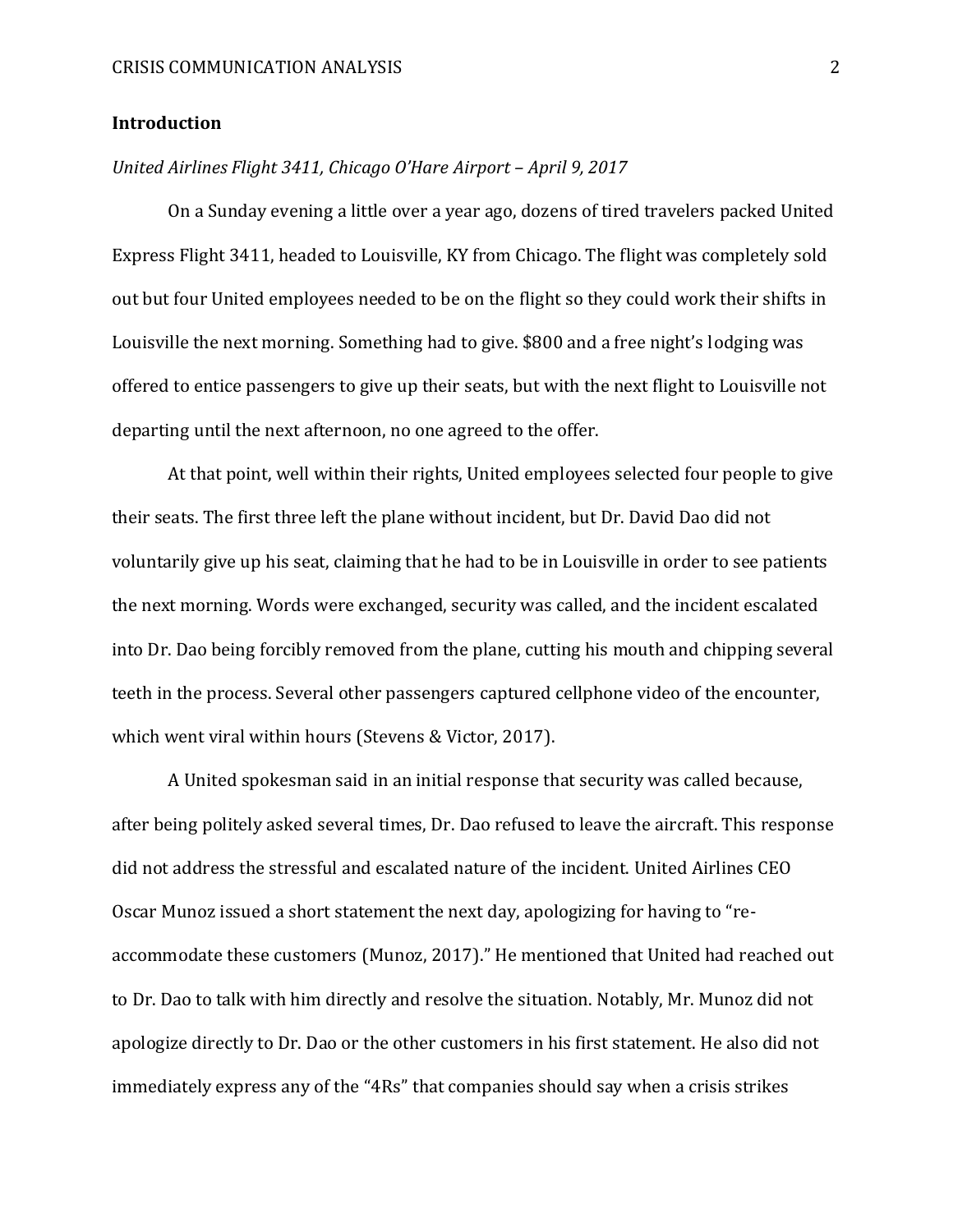### CRISIS COMMUNICATION ANALYSIS 3

(Caywood, 2012): Regret, Resolution, Reform, and Restitution. Within days United had a major PR crisis on its hands.

### *Downtown Philadelphia Starbucks – April 12, 2018*

Last month, two African-American men in their mid-20s arrived at a Starbucks in downtown Philadelphia for a business meeting. They decided to wait for the third person they were meeting before ordering. One of the men asked to use the restroom but was refused because he had not purchased anything. At that point, only a few minutes after arriving, they were asked to leave the store. When they declined, a store manager called the police (Stevens, 2018).

Six police officers arrived within minutes and asked the men to leave. Cellphone video taken by other customers clearly shows the two men being arrested by the police officers and escorted out of the Starbucks in handcuffs. The third man pleaded for them to be released but the officers refused. The men were taken to the police station where they were detained for several hours on suspicion of trespassing. Later that night they were released without any charges filed against them (Stevens, 2018).

Social media quickly erupted with outrage over the treatment of the two black men. Boycotts of Starbucks were proposed almost immediately and protesters filled the location the day after the incident, demanding Starbucks take action to, among other things, fire the store manager who called the police and apologize for the treatment of the two men. Starbucks posted a message on Twitter two days after the incident becoming viral that fulfilled the 4Rs (Caywood, 2012) by apologizing to the two individuals and its customers (regret), saying that the company takes these matters seriously and can improve how it handles incidents in its stores (resolution), and reviewing policies and continuing to engage with the community and police department to ensure these types of situations never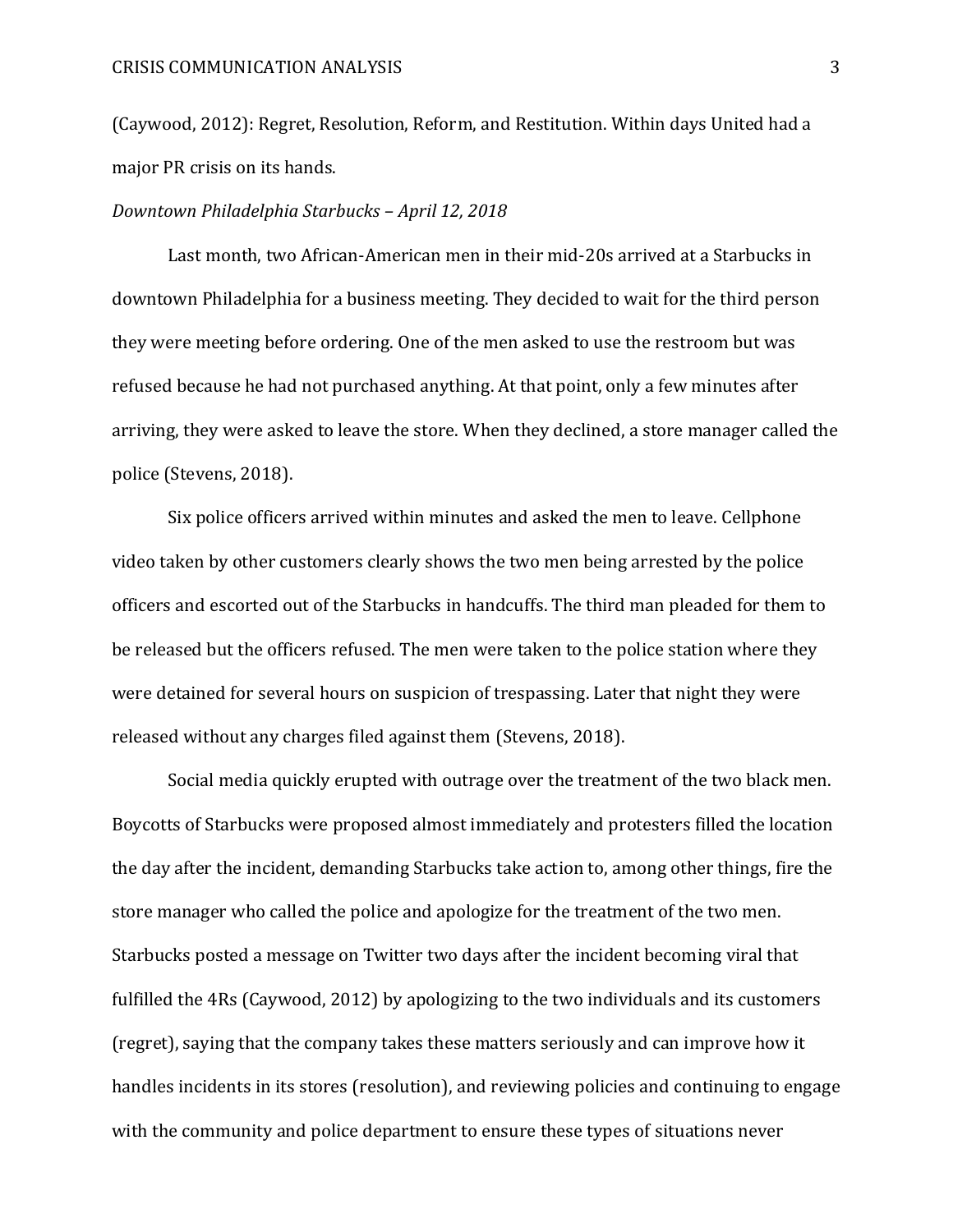happen again (reform). A few days later Starbucks executives, including CEO Kevin Johnson, met twice in person with the two men in an effort to agree to a settlement (restitution) for the incident.

## **Company Role and Priorities**

## United

United Airline's priority is to fly as many people safely to their destinations as possible. The company plays an important role in the air travel industry; it operates about 4,600 flights per day and served more than 148 million customers in 2017 alone (United, 2018). Serving so many customers inevitably leads to some stressful encounters and communication errors.

The priority of the company should be to serve the flying public, but in this case their priorities seemed to shift to company employees by requiring four individuals to get off the plane to accommodate United employees. The employees could have flown a different airline to Louisville or a local crew could have handled the next morning's flights. There were other ways to handle the incident besides removing paying customers, but the corporate reaction compounded the resulting PR crisis.

# **Starbucks**

Starbucks sees itself as more than a coffee retailer; its locations are meant to be a "third place" between home and work, designed as a community center and place to meet and congregate for any reason. One of Starbucks' four values is "creating a culture of warmth and belonging, where everyone is welcome (Starbucks, 2018)." Starbucks' mission statement is "to inspire and nurture the human spirit – one person, one cup and one neighborhood at a time (Starbucks, 2018)."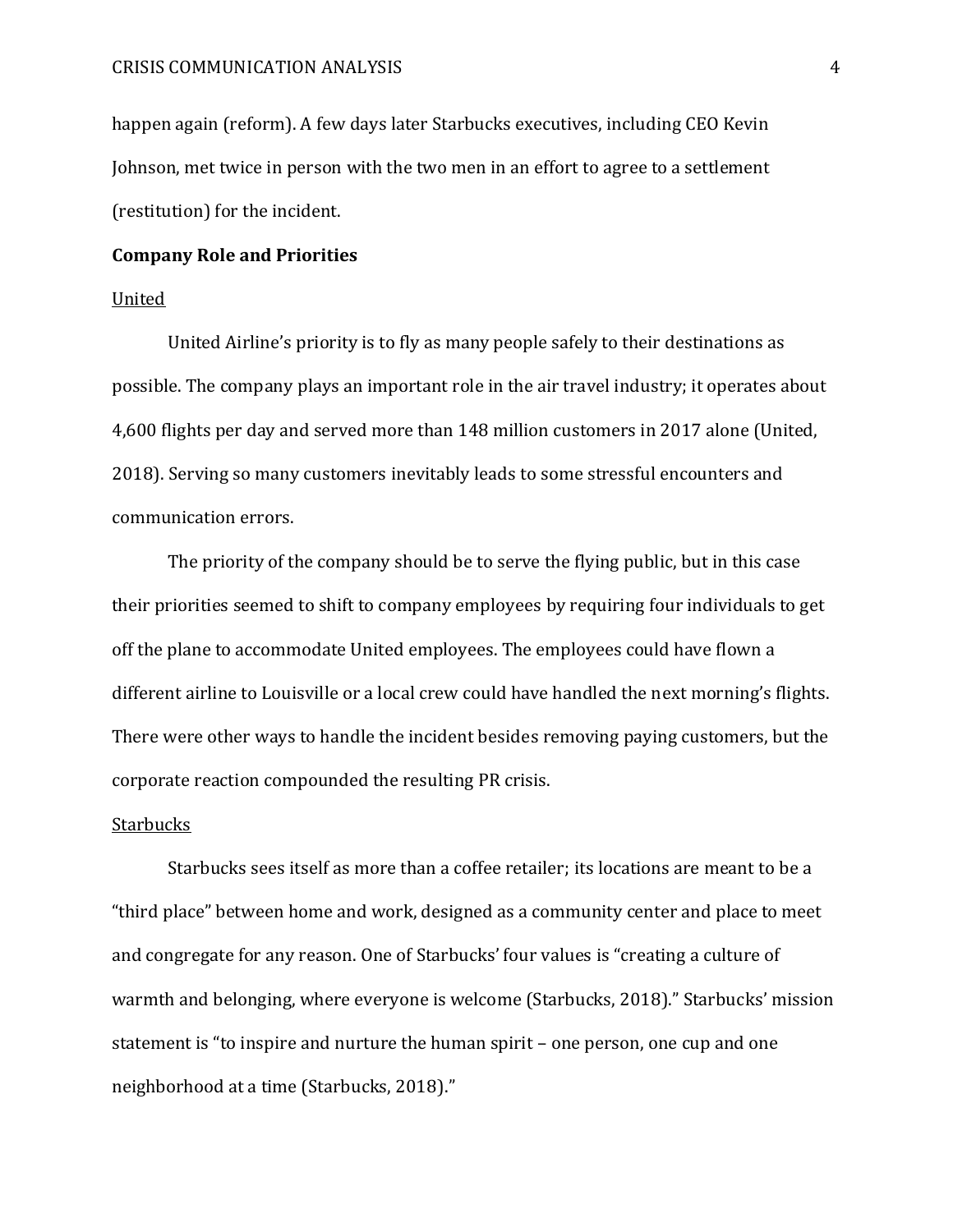Clearly, Starbucks' mission and values conflict with a store manager calling the police on two men waiting for their business associate to arrive. That is why Starbucks' executives took this incident very seriously and went out of their way to immediately express contrition. Starbucks has always had corporate values aligned with inclusiveness and community, and the way it handled this PR crisis showed its desire to make things right by firing the store manager who called the police and even closing all its 8,000-plus U.S. stores for an afternoon so its 175,000 employees can participate in racial-bias training (Abrams, 2018).

### **Stakeholders**

#### United

United Airlines has many stakeholders, but in this particular case the stakeholders would include its customers, employees, and the people on flight 3411. It was important for United to express contrition and apologize for the incident because its corporate reputation is important to both the bottom line and the confidence of the flying public. Mr. Munoz's initial public statement was disappointing in that regard because he did not apologize directly to Dr. Dao. Any United customer could imagine being in a similar situation as Dr. Dao and immediately lost confidence that United would prioritize them over their own employees and company bottom line.

### **Starbucks**

Starbucks has millions of stakeholders. Its 175,000 employees are all direct stakeholders and were deeply affected by the incident in Philadelphia. Its millions of customers are stakeholders, many of whom choose to patronize Starbucks precisely because of its inclusive mission and values. The incident jeopardized the company's relationship with those stakeholders. Starbucks' vendors, suppliers, and franchise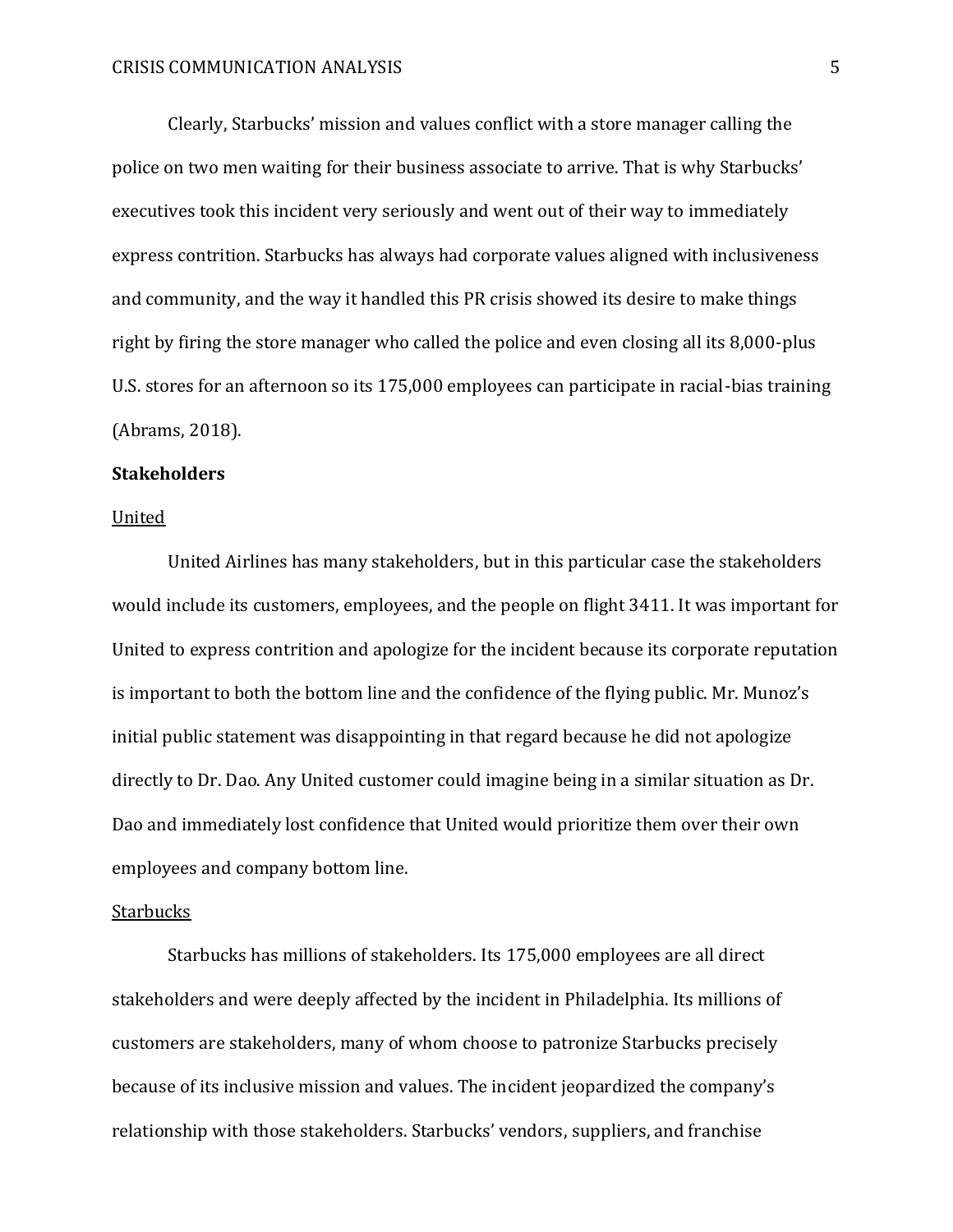operators throughout the world are also stakeholders and are affected by its corporate reputation.

## **Goals**

### United

After the incident involving Dr. Dao, United likely had the goals of apologizing for the encounter and taking steps to ensure that a similar situation never happens again. This would require changes in policy implemented over several months. In the near term, damage control was the most important goal, and, by not apologizing directly to Dr. Dao in the first public statement and apologizing for "having to re-accommodate these customers (Munoz, 2017)," they failed to adequately manage the fallout during the immediate aftermath of the incident.

### **Starbucks**

Starbucks' communication goals in the aftermath of the incident in Philadelphia likely centered around contrition and working to ensure that such an incident would not be repeated. CEO Kevin Johnson consistently labeled the incident a "reprehensible outcome" in media statements and interviews. Company officials immediately took responsibility for the incident and were proactive in their media outreach, appearing on television and giving on-the-record print interviews for at least a week after the incident. Mr. Johnson pledged to make "any necessary changes to our practices that would help prevent such an occurrence from ever happening again (Abrams, 2018)." It was clear from the outset that Starbucks took this incident seriously and was determined to stay in front of the crisis.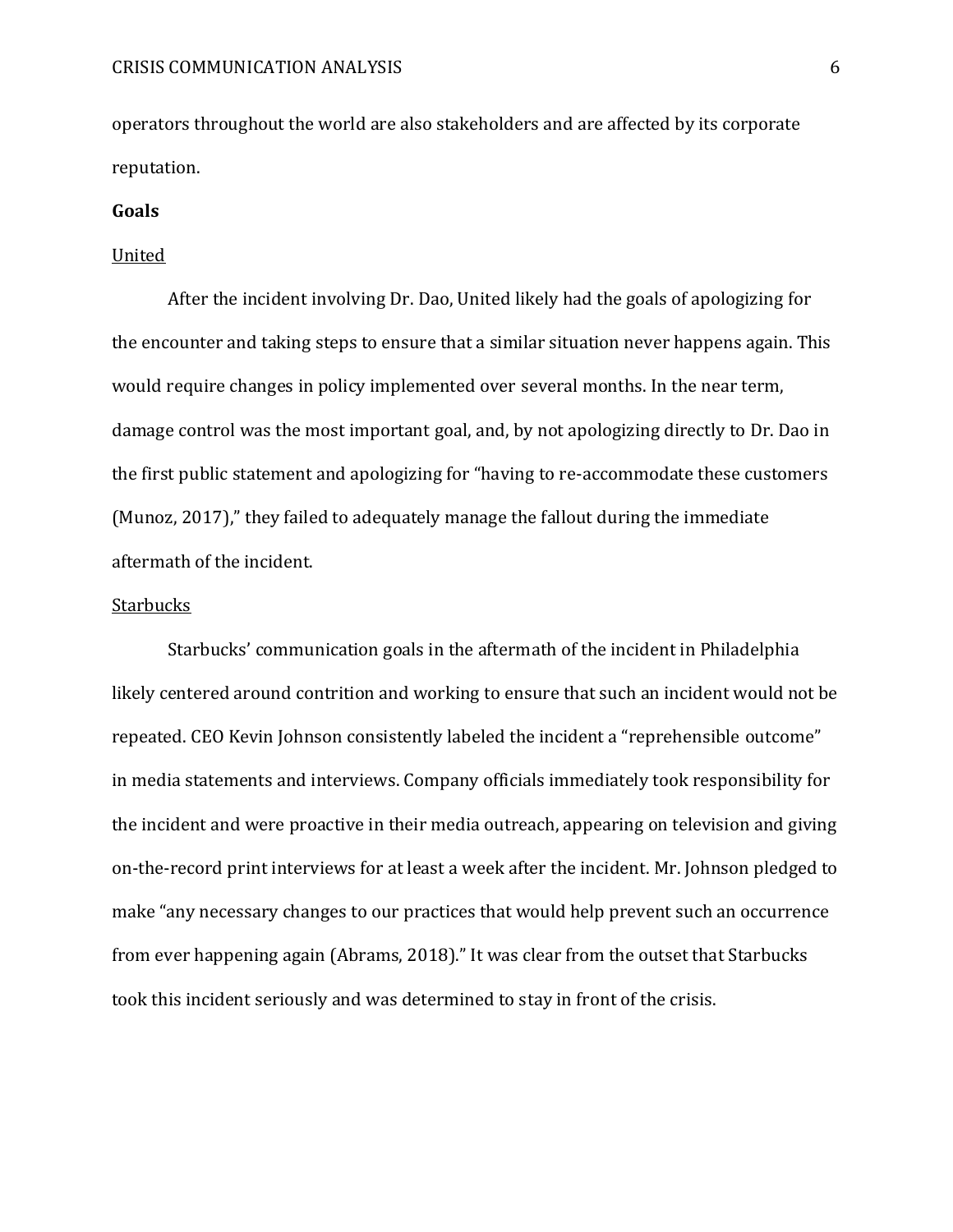## **Tactics and Strategies**

#### United

In the hours after the Dr. Dao incident, United spokespeople had made public statements and CEO Oscar Munoz gave a statement in the form of a news release. By then public sentiment was clearly against the airline and the way its employees treated the paying customers on the flight. Even though it was Chicago airport security officers that dragged Dr. Dao off the plane, United employees summoned them and removed customers from the oversold plane. As importantly, no one from United apologized to Dr. Dao immediately after his rough treatment.

However, within two days United had recaptured the narrative by issuing another public statement in which CEO Munoz apologized to Dr. Dao and said that the airline took full responsibly for what happened to Dr. Dao and will work to make it right. He also pledged to review policies for how overbooked flight situations are handled and how United partners with airport authorities and local law enforcement. He promised to communicate the results of the review within three weeks (Munoz, 2017).

## Starbucks

Starbucks has been at the forefront of social issues for decades. It has a welldeserved reputation as a socially responsible company that sells fair-trade coffee and invests millions in its coffee-growing communities throughout the world. It also promotes its stores as a community meeting place. The company's focus on corporate social responsibility impacted its decision to be proactive in its response to the incident. Company executives issued statements; appeared on television shows, including CBS This Morning; gave interviews to newspapers and used Twitter to immediately apologize and detail efforts to respond to the incident.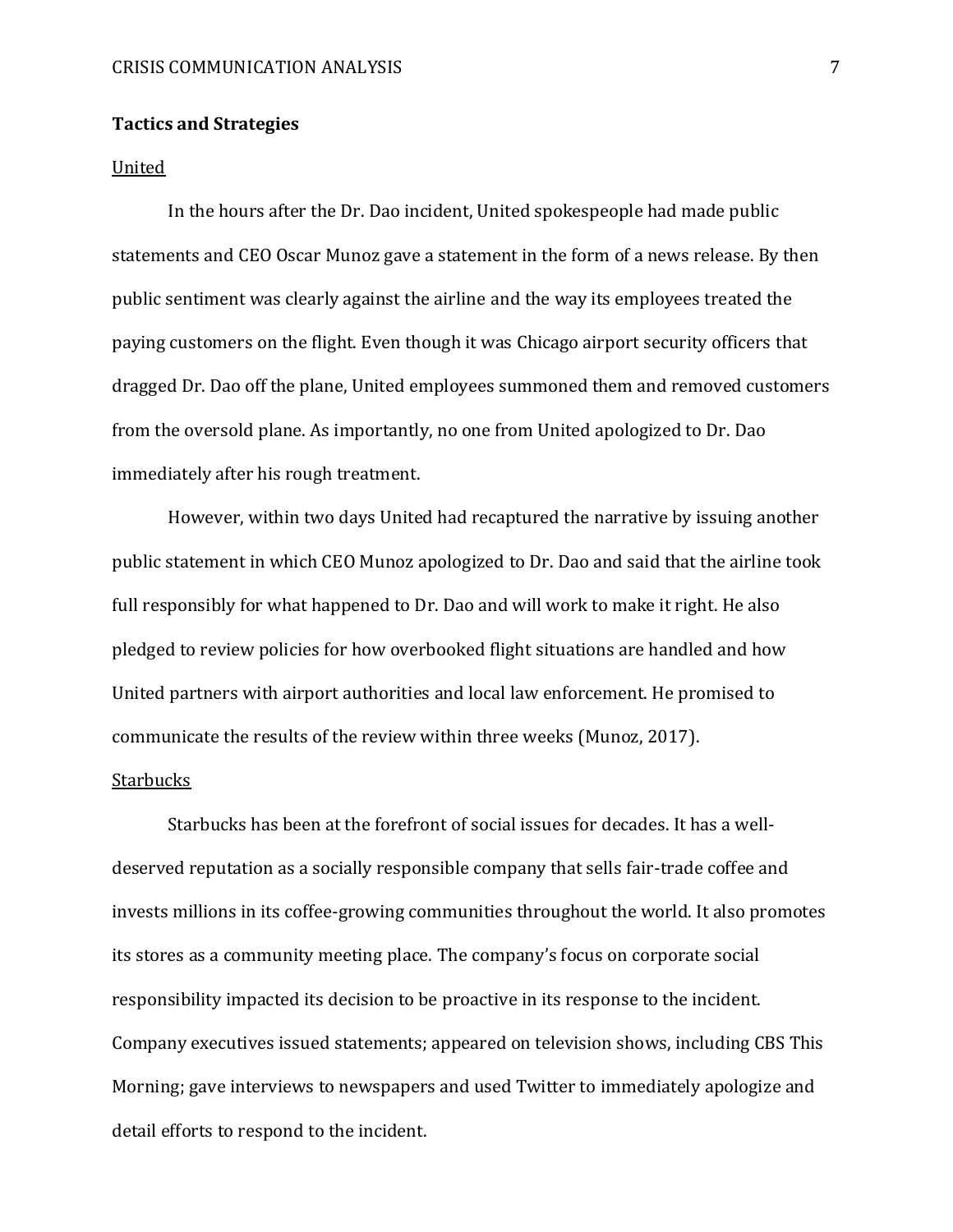A few weeks after the incident, CEO Kevin Johnson issued a joint press release with the two men who were arrested, detailing Starbucks' commitment to engaging in dialogue with the two men as a means toward developing specific actions and opportunities (Starbucks, 2018). The press release once again apologized for the incident but also outlined ways that Starbucks will reform its business practices and provide restitution to the two men.

## **Timeline and resources**

### United

The timeline was very rapid and compressed. The incident occurred on a Sunday evening. On Monday, United spokespeople gave interviews and CEO Oscar Munoz issued his first statement on the matter. By Tuesday, United was in damage control mode, and Mr. Munoz gave another statement that was more measured and contrite. Airline officials gave a press conference on Wednesday and issued another press statement in which Mr. Munoz and the company apologized again for the treatment of Dr. Dao and the other passengers and said that "the horrible situation has provided a harsh learning experience from which we will take immediate, concrete action (Munoz, 2017)."

In the ensuing weeks, several more press statements were made outlining the steps the airline had taken to ensure a similar situation will not occur in the future. Those steps included increasing the amount, up from \$1,000 to \$10,000, authorized to incentivize passengers to voluntarily give up their seats on an overbooked flight and cutting down on overbooking flights altogether. The resources used to communicate these apologies and policy changes included news releases posted on the company web site, television and print interviews, and posts to United's social media channels.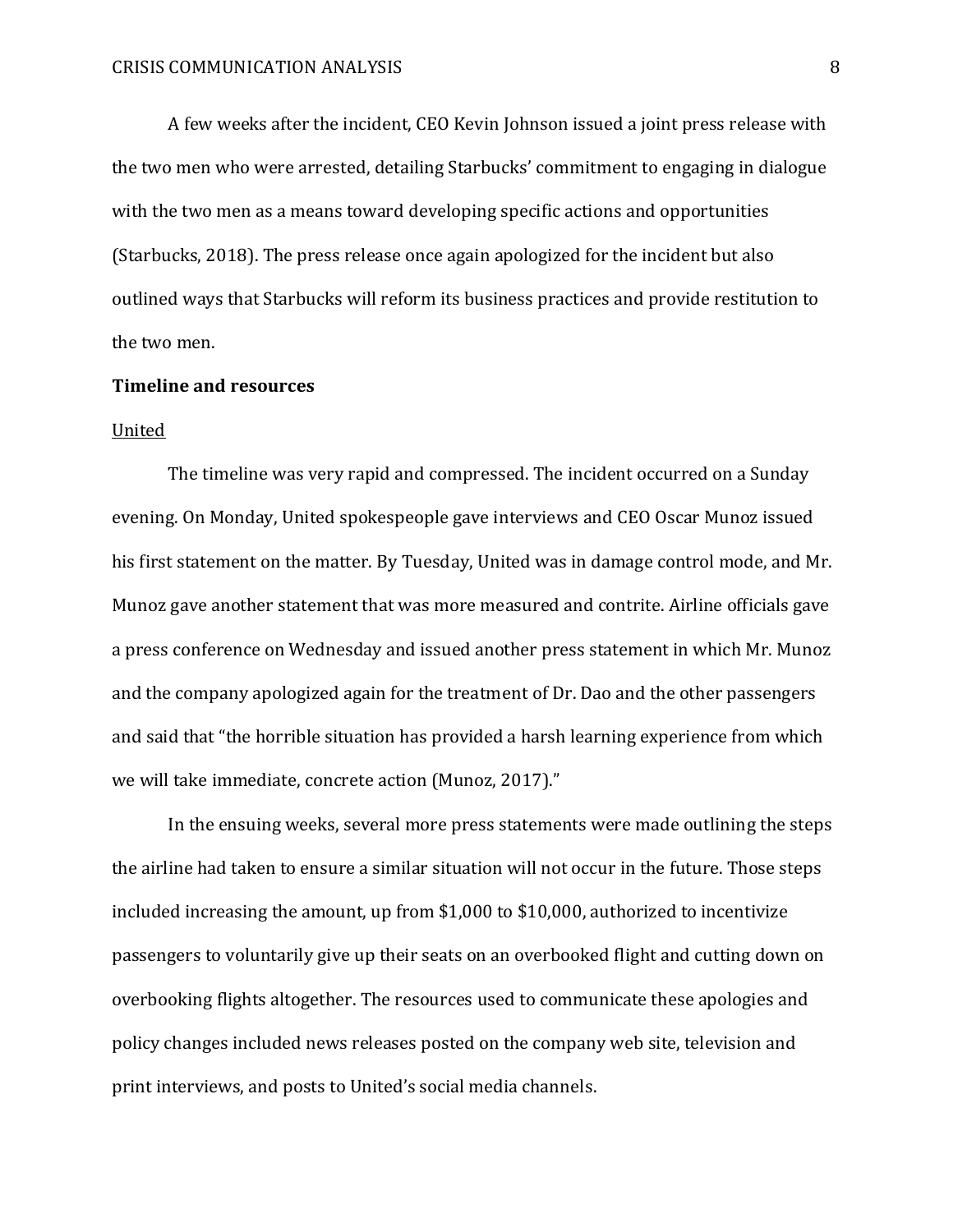### **Starbucks**

Like most high-profile incidents, news of the incident in Philadelphia spread very quickly. Within 24 hours dozens of people were protesting inside the Starbucks where the incident took place. It quickly became clear that the executives were prepared and had devised a carefully crafted corporate response. CEO Kevin Johnson repeated several times his belief that the incident was "reprehensible" and publicly pledged to reach out to the two individuals in order to apologize for their treatment in person. Several executives, including Executive Chairman Howard Schultz, were dispatched to Philadelphia where they remained for a week, meeting with community groups and giving several rounds of interviews outlining the company's plan to prevent a repeat of the incident.

Starbucks used a tremendous amount of internal resources in its reaction to the incident. Internal town hall-style meetings were held, executives went to Philadelphia for a week, a plan was created to shut down every retail location for employees to engage in racial-bias training, and social media channels were extensively utilized to provide up-todate information on company actions. This was the top priority of the company for at least two weeks, and the preparation and commitment paid off because the protests died off within two days and stakeholders generally gave the communications response positive marks.

### **Measurement**

#### United

Immediately after the incident involving Dr. Dao, United's brand had been severely damaged. A survey taken soon after the incident found that people who were aware of the incident were more likely to choose a rival airline and half of those surveyed said they would prefer to fly with American Airlines even if it meant paying more or enduring a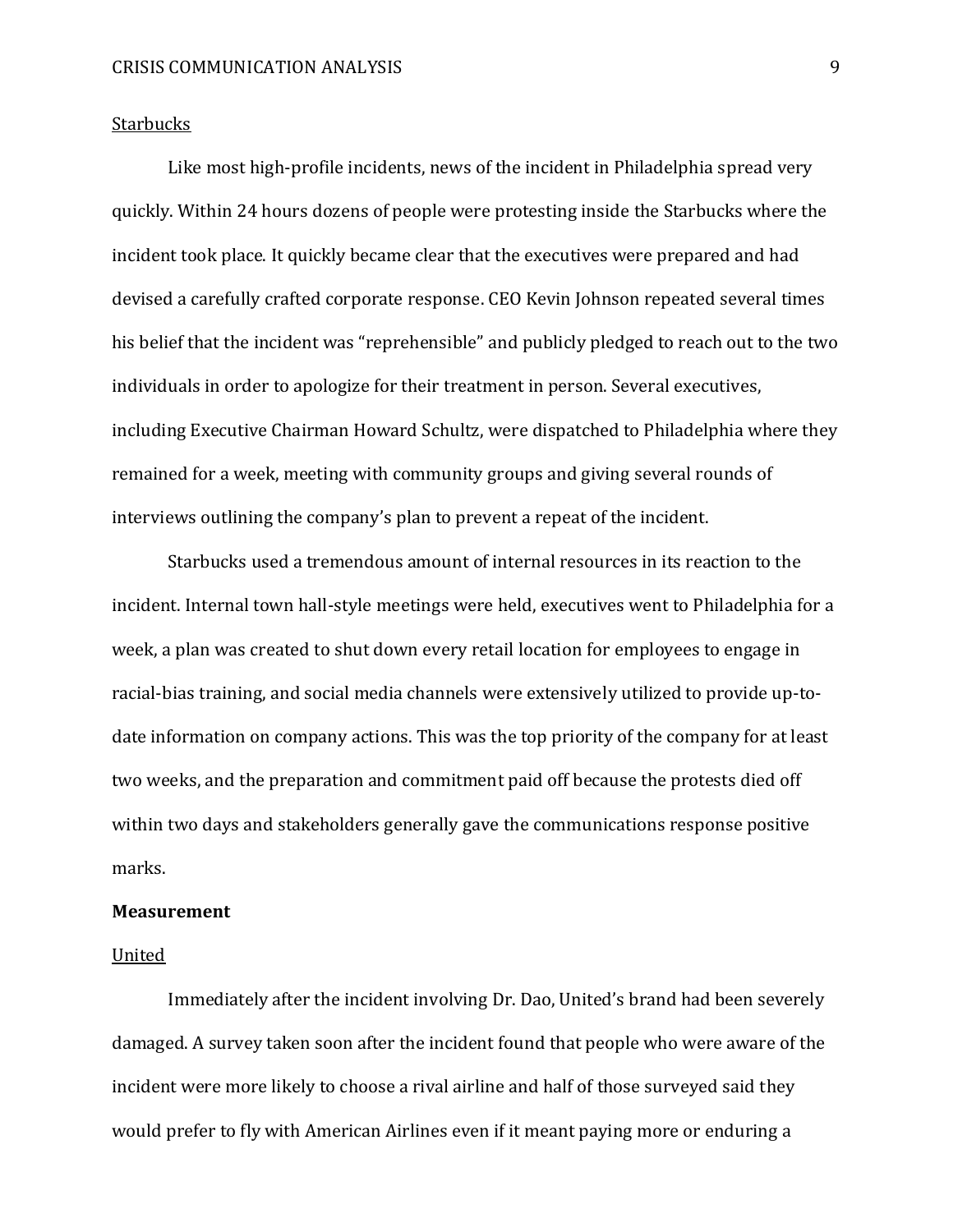layover (Economist, 2018). Other surveys gave the same bad news to the airline: its immediate response to the incident was inadequate and, according to at least one crisis communications expert, the situation would make people reconsider whether they would fly on United (Stevens & Victor, 2017).

However, as time went on, outrage over the incident subsided. In the month that followed the Dao incident, United flew more passengers than a year earlier, had its fewest cancellations in history, and its share price hit an all-time high (Economist, 2017). Those financial metrics point to a complete recovery by the airline. Other analytics included positive interviews given to news outlets, including NBC News, and a positive performance testifying in front of a Congressional committee, in which Mr. Munoz pledged to make changes and to learn from the incident.

#### **Starbucks**

Empirical evidence based on press coverage would suggest that the company's response was a resounding success, particularly its decision to close every retail location for employee racial-bias training. One crisis communications expert said that Starbucks is bucking the trend because ordinarily large companies are advised by counsel against admitting any wrongdoing (McGregor, 2018). By closing stores to hold racial-bias training, Starbucks acknowledged that racial bias is not in line with its values and is an issue that must be addressed. Most other companies would not take such a bold step.

It would be possible to measure Starbucks' response to the incident in a quantifiable manner, including measuring the use of incident-related hashtags such as #boycottstarbucks and calculating comments and re-tweets of Starbucks' online statements related to the incident. The incident was heavily reported for several days, so a meta-analysis of the coverage could be undertaken to determine public sentiment related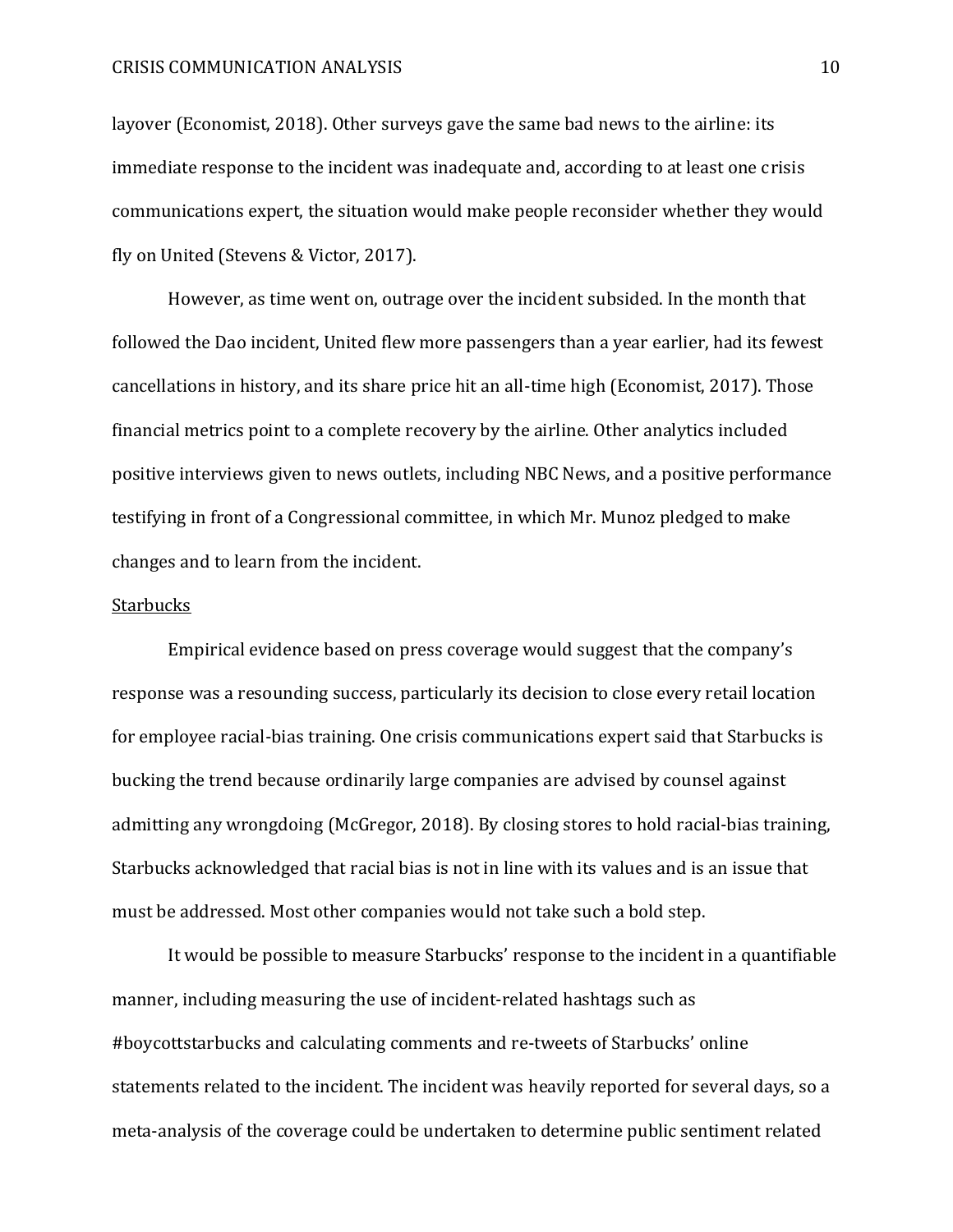### CRISIS COMMUNICATION ANALYSIS 11

to the company's response. Sales could be another indicator of whether the incident damaged the company's brand. It is too soon to determine whether overall sales were affected by the incident, but more information will be known when next quarter's sales figures are released later this year.

# **Conclusion**

A company's first response after a high-profile incident is the most important statement or action it will take and is the benchmark from which further responses will be measured. The right or wrong words can make or break a company's standing among the public and can improve or wipe away years of hard-earned public trust and goodwill.

United Airlines and Starbucks had two very high-profile incidents involving their employees, and the companies' first responses differed greatly in tone and content. United worked hard to recover from its initial tone-deaf response and did not seem to suffer any long-term harm to its brand. Starbucks was hailed for its initial and continued response and has seen its brand increase in stature because of its bold and focused attention to the incident and its broader societal implications. The values and mission of both companies guided their respective responses to the high-profile incidents.